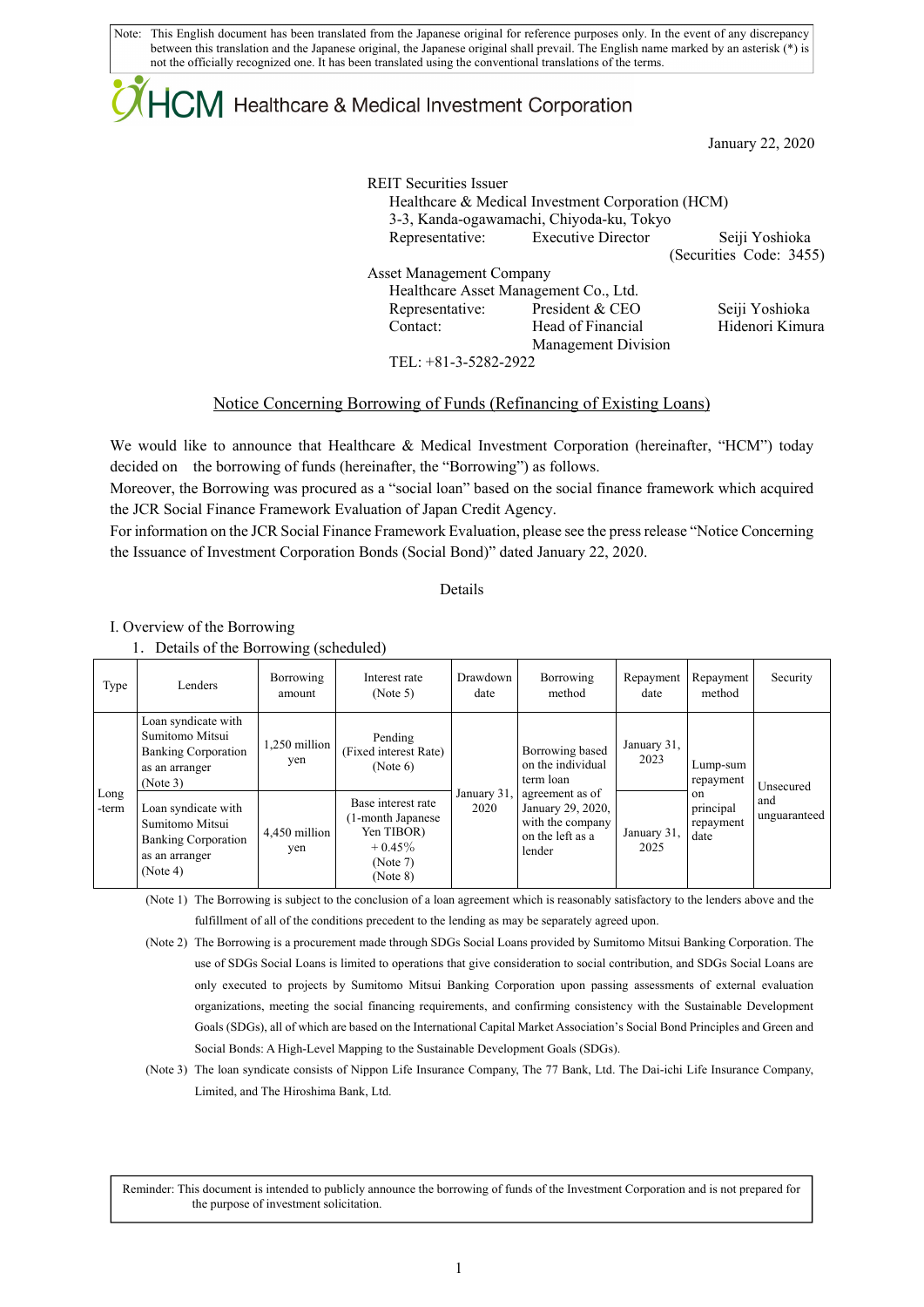Note: This English document has been translated from the Japanese original for reference purposes only. In the event of any discrepancy between this translation and the Japanese original, the Japanese original shall prevail. The English name marked by an asterisk (\*) is not the officially recognized one. It has been translated using the conventional translations of the terms.

# Healthcare & Medical Investment Corporation

- (Note 4) The loan syndicate consists of Sumitomo Mitsui Trust Bank, Limited, Resona Bank, Limited, Sumitomo Mitsui Banking Corporation, Shinkin Central Bank, The Nishi-Nippon City Bank, Ltd. The Bank of Fukuoka, Ltd. The Mie Bank, Ltd. and Higashi-Nippon Bank, Ltd.
- (Note 5) Loan fees and other fees to be paid to the lenders are not included.
- (Note 6) The interest payment date will be the last day of January, April, July and October every year as well as the repayment day with April 30, 2020, as the first date of interest payment (whenever the interest payment date is not a business day, such payment will be made on the next business day; whenever the interest payment date falls on a day of the next month, such payment will be made on the last business day of the current month). Based on the term loan agreement that is scheduled to be concluded, the interest rate will be decided upon the base interest rate based on the interest swap rate two business days before the drawdown date. The interest rate will be announced once it is determined.
- (Note 7) For the Japanese yen TIBOR published by Japanese Bankers Association (JBA) TIBOR Administration, please see the JBA TIBOR Administration's website (http://www.jbatibor.or.jp/rate/english/).
- (Note 8) An interest rate swap agreement is scheduled to be concluded to fix the interest rate. Details of this interest rate swap agreement will be announced once it is determined.

### 2.Reason for the Borrowing

The Borrowing will be used for repayment of existing loans (hereinafter, the "Existing Loans") due for repayment on January 31, 2020, as listed below.

| Type           | Lender                                                                       | Borrowing<br>amount  | Interest rate                                                            | Drawdown<br>date    | Repayment<br>date   | Repayment<br>method                                            | Security                         |
|----------------|------------------------------------------------------------------------------|----------------------|--------------------------------------------------------------------------|---------------------|---------------------|----------------------------------------------------------------|----------------------------------|
| Short<br>-term | Sumitomo Mitsui Banking<br>Corporation                                       | 1,000 million<br>yen | Base interest rate<br>(JBA 1-month<br>Japanese Yen<br>TIBOR)<br>$+0.25%$ | January 31,<br>2019 |                     | Lump-sum<br>repayment<br>on.<br>principal<br>repayment<br>date | Unsecured<br>and<br>unguaranteed |
| Long<br>-term  | Loan syndicate with<br>Sumitomo Mitsui Banking<br>Corporation as an arranger | 3,700 million<br>yen | $0.54565\%$ (note)                                                       | February 1,<br>2017 | January 31,<br>2020 |                                                                |                                  |
|                |                                                                              | 3,000 million<br>yen | $0.53520\%$ (note)                                                       | March 21,<br>2017   |                     |                                                                |                                  |

(Note) While this loan was borrowed under a variable interest rate, an interest rate swap agreement has been concluded to fix the interest rate, and the effects of the interest rate swap are taken into account in the recorded interest rate.

- 3.Amount, Use and Expenditure Date of Funds to Be Procured
	- (1) Amount of funds to be procured 5,700 million yen
	- (2) Specific use of the funds to be procured

The Borrowing will be used for repayment of existing loans as indicated in 2. Reason for Borrowing.

(3) Expenditure date January 31, 2020

Reminder: This document is intended to publicly announce the borrowing of funds of the Investment Corporation and is not prepared for the purpose of investment solicitation.